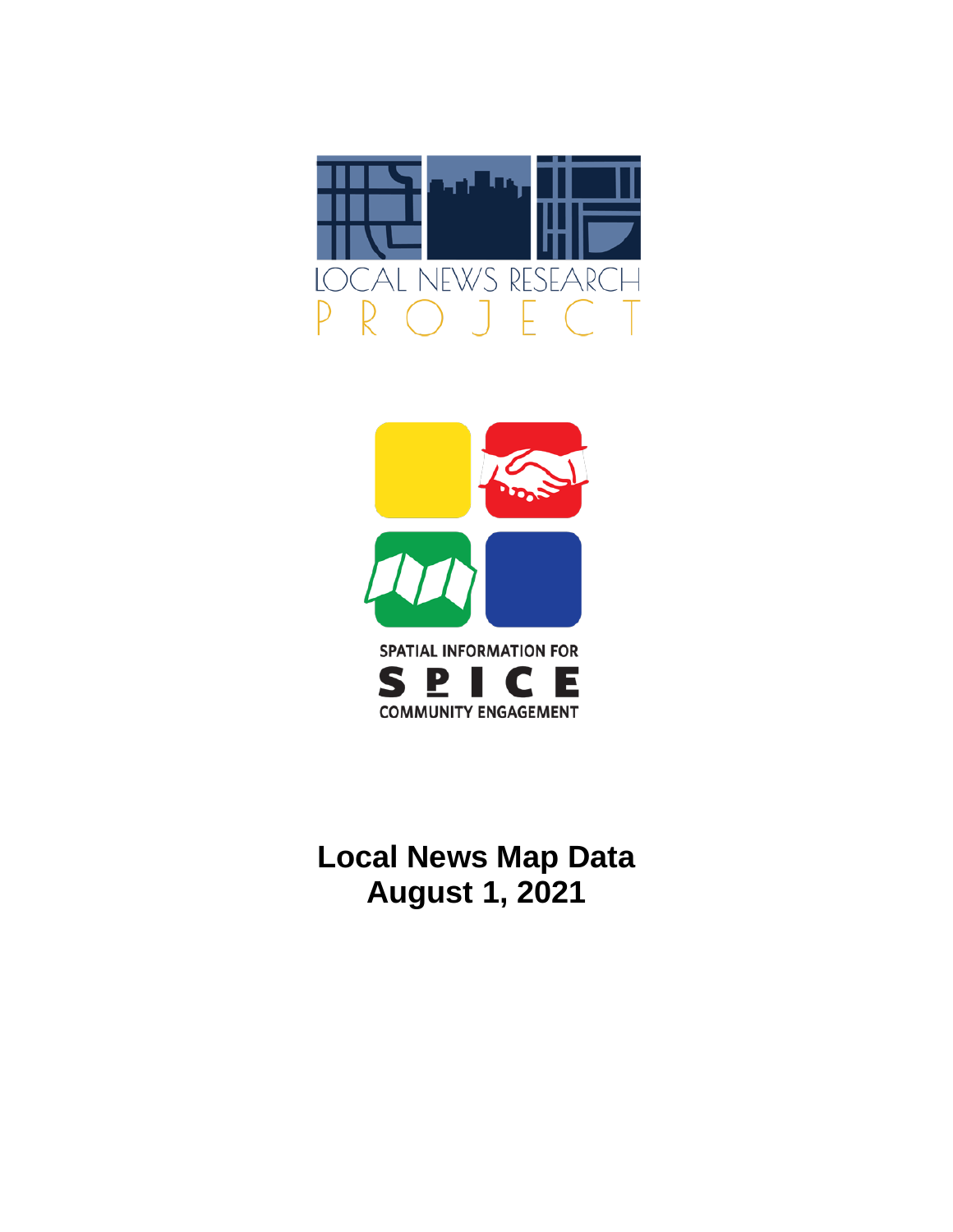#### ABOUT THIS PROJECT

The Local News Map is a crowd-sourced resource that tracks what is happening to local newspapers, broadcast outlets and online news sites in communities across Canada. It displays data going back to 2008, which marked the beginning of a deep recession and a turning point for many previously profitable local news organizations. This report, which is produced every two months and archived [here,](http://localnewsresearchproject.ca/category/local-news-map-data) summarizes the latest data available on the map.

For the purposes of this project, a local news outlet is defined as a news organization that maintains independence from those it covers, demonstrates a commitment to accuracy/transparency, and is devoted primarily to reporting and publishing timely, originallyproduced news about local people, places, issues and events in a defined geographic area.

This project is the result of a collaboration between Professor [April Lindgren,](http://rsj.journalism.ryerson.ca/team/april-lindgren/) lead investigator for the [Local News Research Project](http://localnewsresearchproject.ca/) at Ryerson University's School of Journalism and Associate Professor [Jon Corbett,](http://joncorbett.com/JonCorbett/Home.html) who leads the University of British Columbia's [SpICE](http://spice.geolive.ca/)  [Lab](http://spice.geolive.ca/) (Spatial Information for Community Mapping). Funding for this project has been provided by the Rossy Foundation, the [Ken and Debbie Rubin Public Interest Advocacy Fund,](http://kenrubin.ca/grants/) the [Canadian](http://geothink.ca/)  [Geospatial and Open Data Research Partnership,](http://geothink.ca/) the Canadian Media Union/CWA Canada, Canadian Journalists for Free Expression, a Mitacs Accelerate grant, Unifor and Ryerson University.

Credits/citations: The Local News Map is a joint project of the Local News Research Project at Ryerson University's School of Journalism and the University of British Columbia's SpICE Lab (Spatial Information for Community Mapping).

Lindgren, April and Corbett, Jon. (2021). *Local News Map Data: August 1, 2021.*  <http://localnewsresearchproject.ca/category/local-news-map-data>

Visit the map:<https://localnewsmap.geolive.ca/>

Contact us: [localnewspoverty@gmail.com](mailto:localnewspoverty@gmail.com)

### **Contents**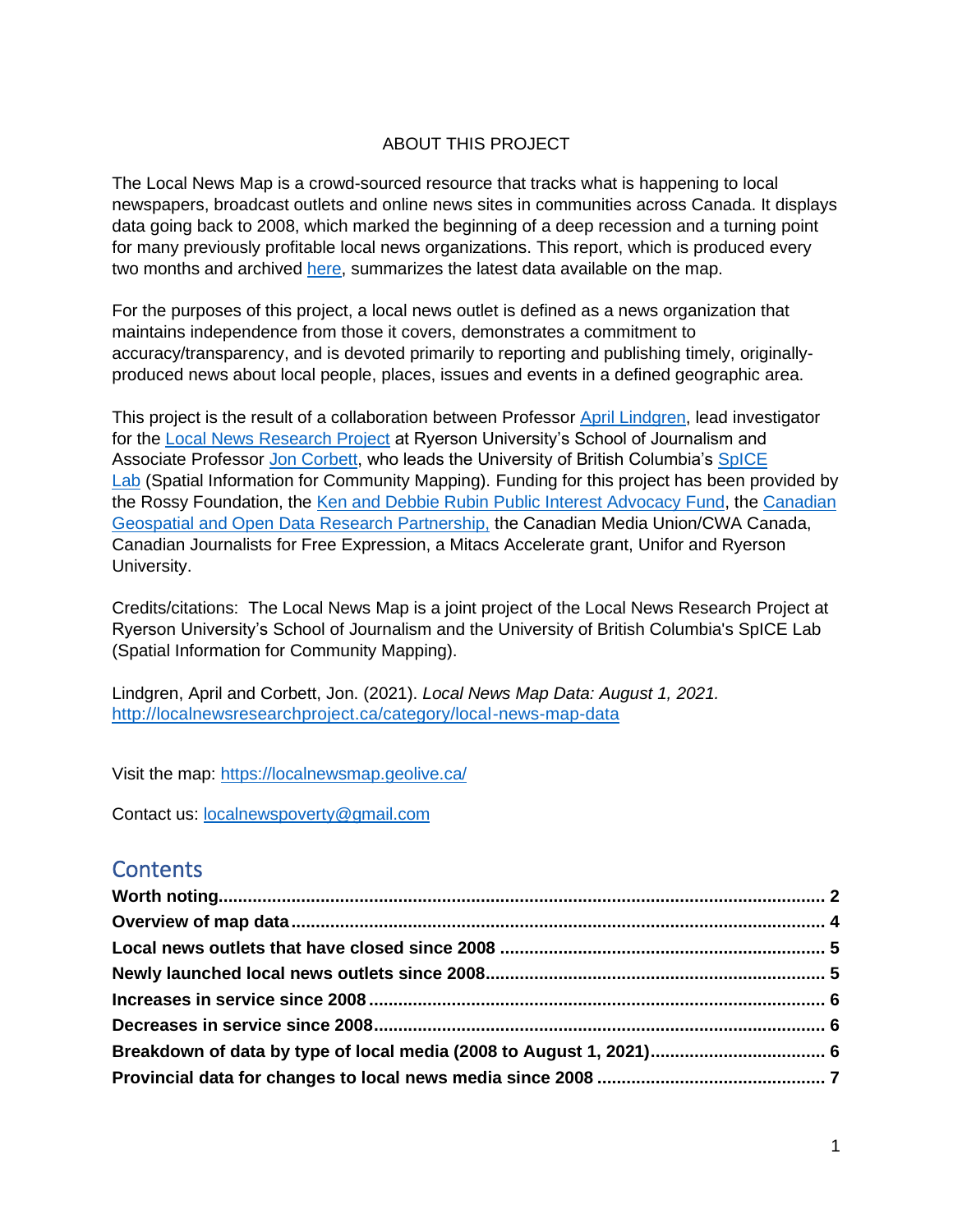## <span id="page-2-0"></span>Worth noting

<span id="page-2-1"></span>General

- between 2008 and August 1, 2021, a total of 449 news operations have closed in 323 communities across Canada
- community newspapers, which publish fewer than five times per week, account for most of the closings (344)
- 172 new local news outlets launched between 2008 and August 1, 2021, in 124 communities

Since the World Health Organization declared a global pandemic on March 11, 2020:

- 63 news outlets have permanently closed including one online news site, 10 private radio stations and 52 community newspapers that published fewer than five times per week
- 14 daily newspapers have cut one or more print editions
- 5 community newspapers have shifted completely online
- 32 new local news outlets have launched two TV stations, four radio stations, seven community newspapers and 19 online news sites
- 12 community newspapers closed in Manitoba (Glacier Media closed four in September and Postmedia closed eight in May)
- 10 community newspapers closed in Alberta (Great West Newspapers merged 10 local newspapers into three regional newspapers between the end of March and early April 2020)
- 12 community newspapers closed in Atlantic Canada. One independent newspaper closed in March 2020 and SaltWire Network announced the permanent closing of 11 newspapers in March 2021, one year after they were temporarily shut down.

For additional information on the pandemic's impact on media in Canada, including changes that to date have been labelled temporary, visit the [COVID-19 Media Impact Map for Canada.](https://localnewsresearchproject.ca/covid-19-media-impact-map-for-canada/)

Since the last Local News Map update on June 1, 2020:

- 4 new markers representing changes to local news media were added to the map and two existing markers were updated
- All 4 of the new markers represent online news sites that launched in 2020
- The 2 updated markers represent online news sites that closed in 2019
- Three of the news organizations that experienced changes were located in British Columbia, one was in Ontario, and one was in Quebec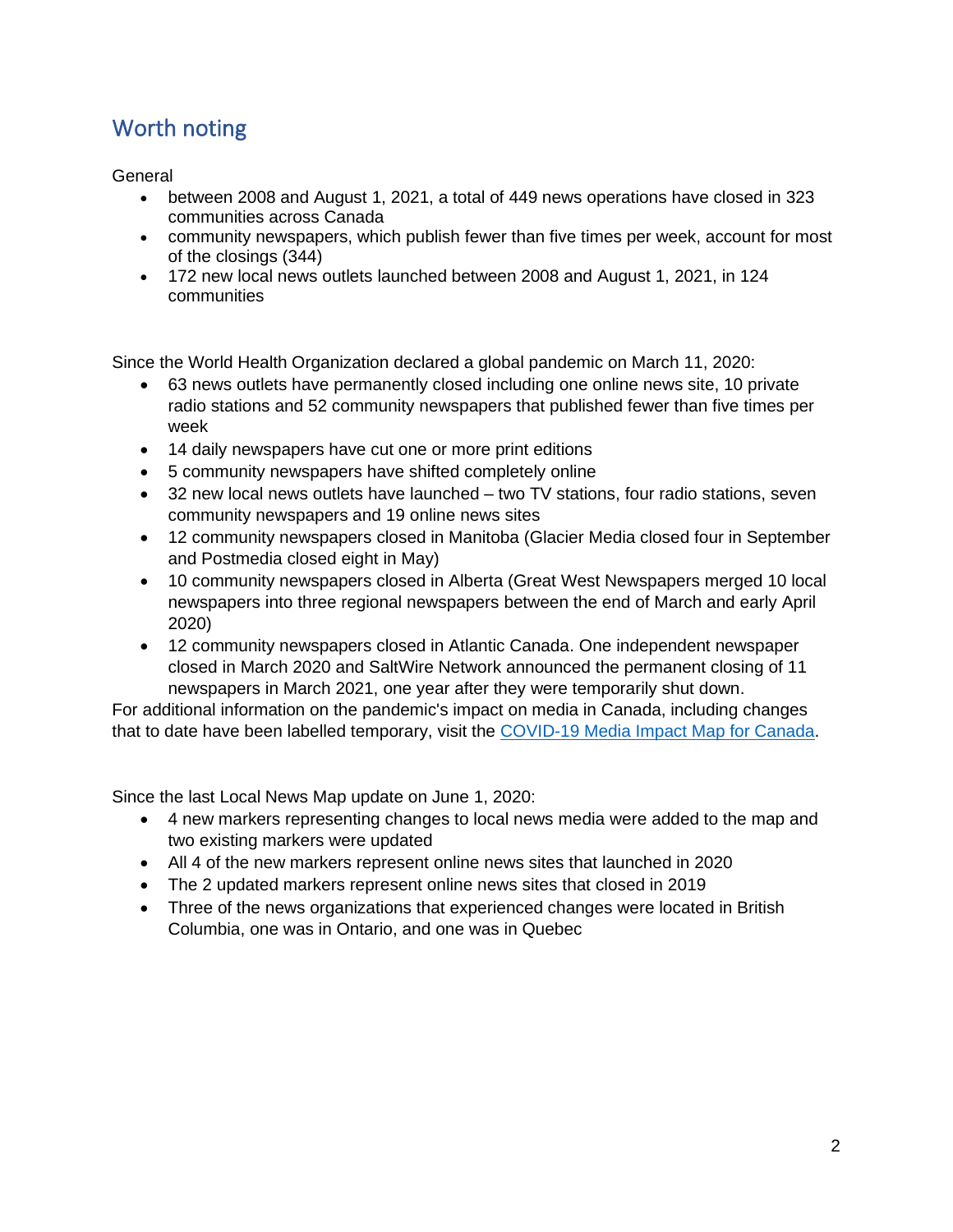# Local News Map data

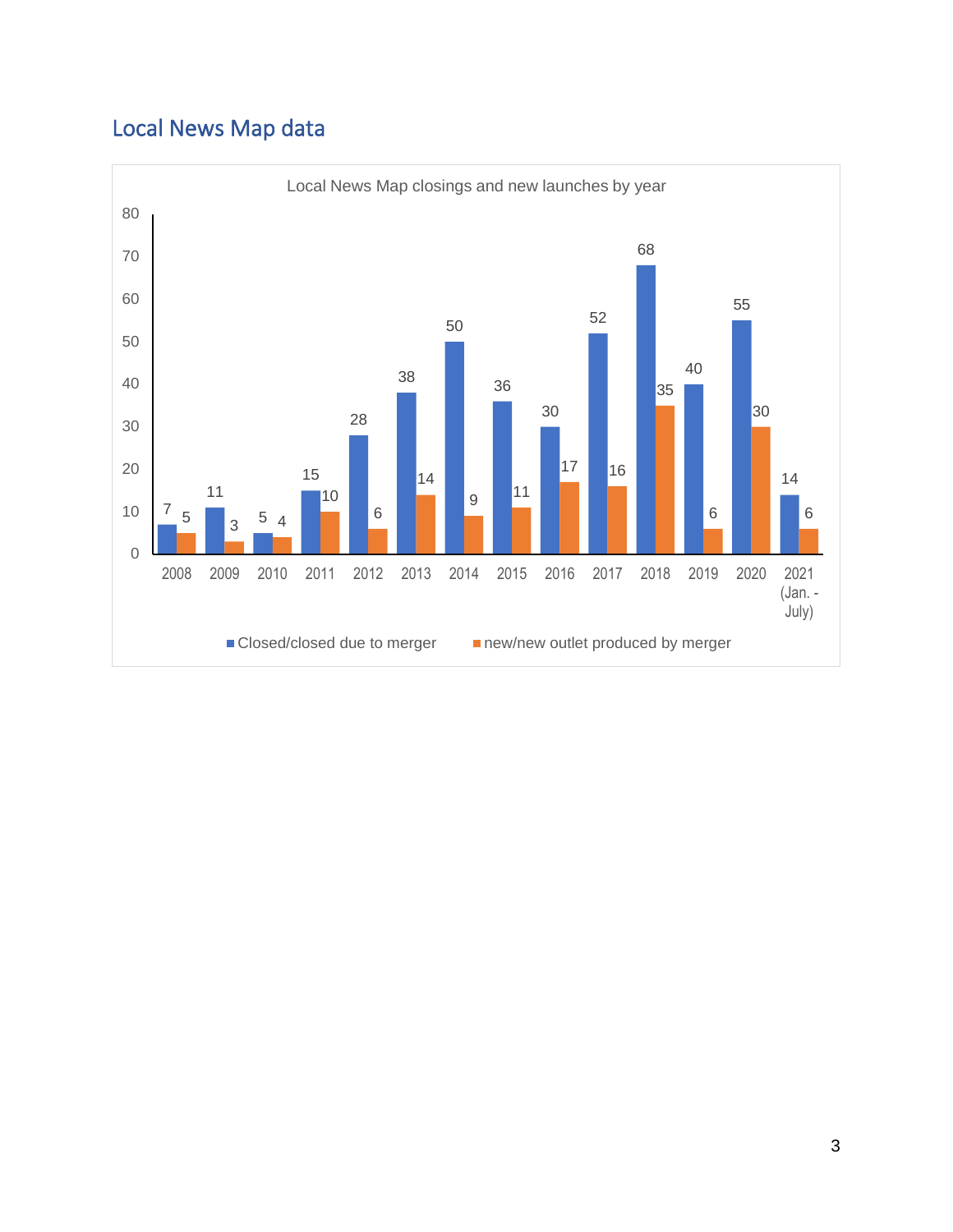### Overview of map data

The map displayed a total of 778 markers representing changes to local news outlets of all types between 2008 and August 1, 2021.

| Breakdown of all markers by               |     |  |  |  |
|-------------------------------------------|-----|--|--|--|
| type of change that occurred:             |     |  |  |  |
| closed                                    | 347 |  |  |  |
| closed due to<br>merger                   | 102 |  |  |  |
| daily (free) becomes<br>a community paper | 3   |  |  |  |
| daily becomes a<br>community paper        | 10  |  |  |  |
| decrease in service                       | 97  |  |  |  |
| increase in service                       | 21  |  |  |  |
| new                                       | 140 |  |  |  |
| new outlet produced<br>by merger          | 32  |  |  |  |
| shifted to online                         | 26  |  |  |  |



| Breakdown of all markers by |     |  |  |  |
|-----------------------------|-----|--|--|--|
| type of media:              |     |  |  |  |
| community paper             | 451 |  |  |  |
| daily paper - free          | 34  |  |  |  |

| daily paper - paid | 59  |
|--------------------|-----|
| online             | 113 |
| radio - private    | 42  |
| radio - public     | 11  |
| TV - private       | 40  |
| TV - public        | 28  |

Breakdown of all markers by ownership<sup>1</sup>: Independent owners<sup>2</sup> 162 Postmedia 86 Black Press 43 Transcontinental 38 Metroland 37 Torstar 35 Glacier Media 34 SaltWire Network 29 Sun Media 29 CBC/Radio-Canada 28 Bell Media 25 Rogers Media 17 Great West Newspapers 16 Quebecor 16 Star News Inc. 12 Village Media 11

<sup>1</sup>Only owners associated with more than 10 markers are listed except in the case of independent owners

Other 160

<sup>2</sup>Owners with fewer than 3 media properties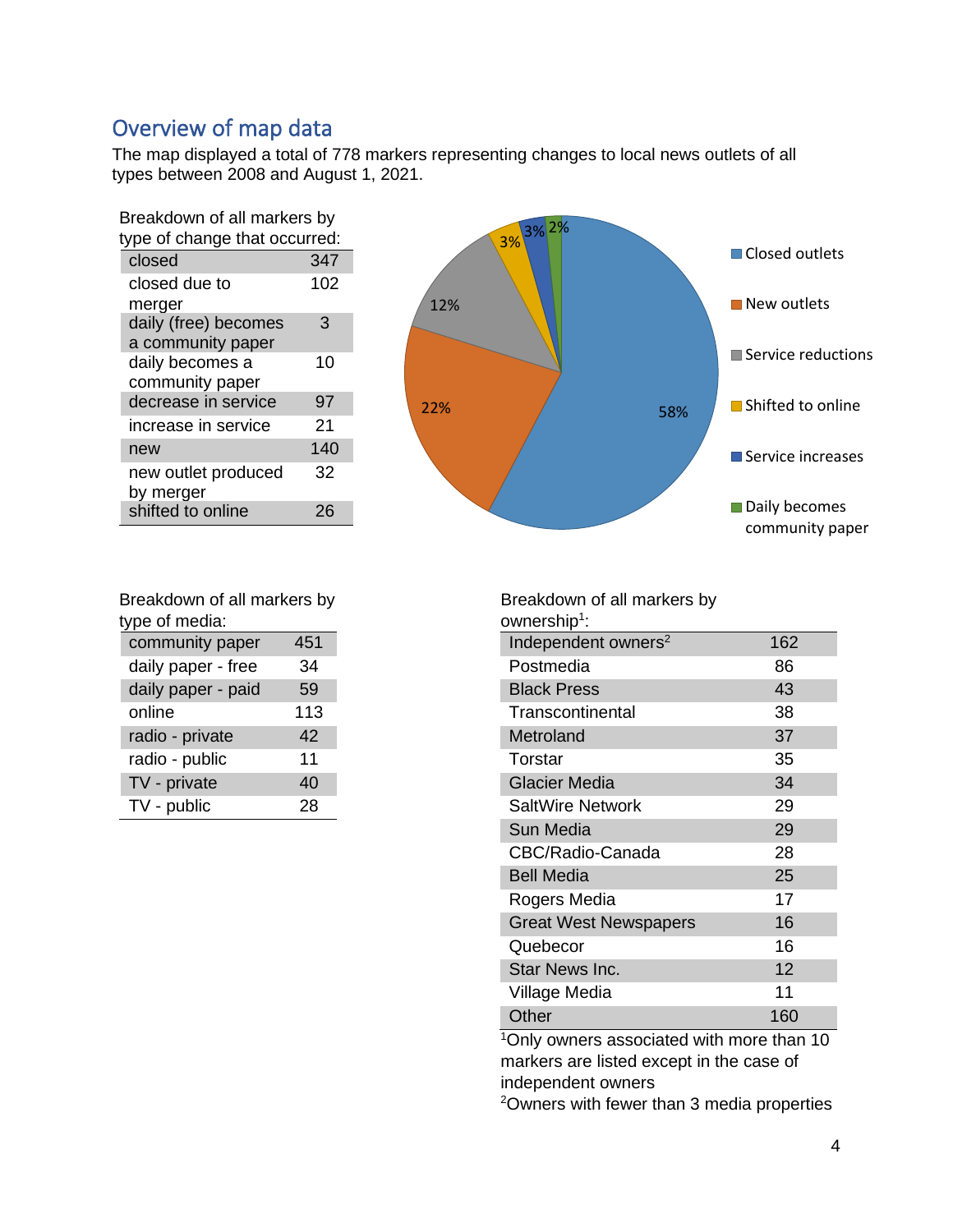### <span id="page-5-0"></span>Local news outlets that have closed since 2008

Total number of closings: 449 (347 direct closings + 102 closings due to mergers) Number of communities where a local news outlet has closed: 323

| Breakdown of closings by type |     |  |  |  |
|-------------------------------|-----|--|--|--|
| of media:                     |     |  |  |  |
| community paper               | 344 |  |  |  |
| daily paper - free            | 27  |  |  |  |
| daily paper - paid            | 13  |  |  |  |
| online                        | 23  |  |  |  |
| radio - private               | 25  |  |  |  |
| radio - public                | 6   |  |  |  |
| $TV$ – private                | 11  |  |  |  |
| $TV$ – public                 |     |  |  |  |

| Breakdown of closings by ownership <sup>1</sup> : |     |  |  |  |
|---------------------------------------------------|-----|--|--|--|
| Independent owners <sup>2</sup>                   | 70  |  |  |  |
| Postmedia                                         | 57  |  |  |  |
| Transcontinental                                  | 34  |  |  |  |
| <b>Black Press</b>                                | 32  |  |  |  |
| <b>Glacier Media</b>                              | 28  |  |  |  |
| Sun Media                                         | 25  |  |  |  |
| <b>SaltWire Network</b>                           | 24  |  |  |  |
| Metroland                                         | 23  |  |  |  |
| Torstar                                           | 22  |  |  |  |
| <b>Great West Newspapers</b>                      | 13  |  |  |  |
| Star News Inc.                                    | 11  |  |  |  |
| Other                                             | 110 |  |  |  |
| $1$ Only owners associated with more than 10      |     |  |  |  |

Only owners associated with more than 10 markers are listed except in the case of independent owners

<sup>2</sup>Owners with fewer than 3 media properties

### <span id="page-5-1"></span>Newly launched local news outlets since 2008

Total number of markers representing new outlets: 172 (140 new outlets + 32 new outlets produced by mergers)

Number of communities where a new local news outlet has been launched: 124

| Breakdown of new outlets by<br>media type: |    |  |  |  |
|--------------------------------------------|----|--|--|--|
| community paper                            | 64 |  |  |  |
| daily paper - free                         | 1  |  |  |  |
| online                                     | 83 |  |  |  |
| radio - private                            | 11 |  |  |  |
| radio - public                             | 3  |  |  |  |
| $TV$ – private                             | 5  |  |  |  |
| $TV$ – public                              | 5  |  |  |  |

| Breakdown of new outlets by ownership <sup>1</sup> :   |    |  |  |  |
|--------------------------------------------------------|----|--|--|--|
| Independent owners <sup>2</sup>                        | 74 |  |  |  |
| Torstar                                                | 10 |  |  |  |
| <b>Village Media</b>                                   | 10 |  |  |  |
| Metroland                                              | 7  |  |  |  |
| Rogers Media                                           | 6  |  |  |  |
| Bell Media                                             | 5  |  |  |  |
| <b>Black Press</b>                                     | 5  |  |  |  |
| The Discourse                                          | 5  |  |  |  |
| CBC/Radio-Canada                                       | 4  |  |  |  |
| Glacier Media                                          | 4  |  |  |  |
| TVO                                                    | 4  |  |  |  |
| <b>Your Community Voice</b>                            | 4  |  |  |  |
| Other                                                  | 34 |  |  |  |
| <sup>1</sup> Only owners associated with more than 3   |    |  |  |  |
| markers are listed except in the case of               |    |  |  |  |
| independent owners                                     |    |  |  |  |
| <sup>2</sup> Owners with fewer than 3 media properties |    |  |  |  |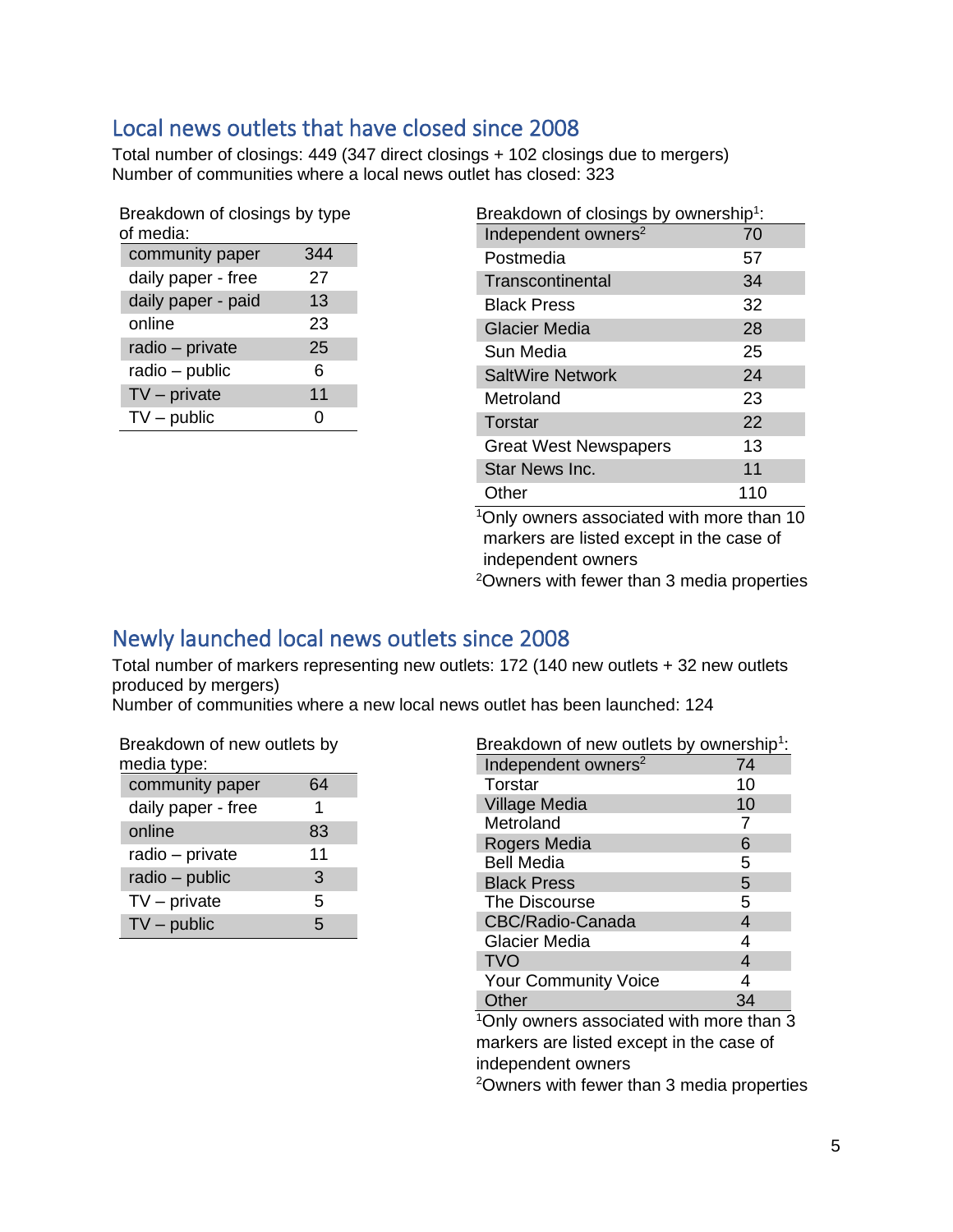### <span id="page-6-0"></span>Increases in service since 2008

Total number of service increases: 21 Number of affected communities: 19

| Breakdown of service increases by<br>type of media: |   |  |
|-----------------------------------------------------|---|--|
| community paper                                     | 2 |  |
| daily paper - free                                  | O |  |
| daily paper - paid                                  | 2 |  |
| online                                              | 7 |  |
| radio - private                                     | 0 |  |
| radio - public                                      | 1 |  |
| TV - private                                        | 8 |  |
| TV - public                                         |   |  |

Note: Examples of service increases include longer local newscasts, the launch of a new local news program, increased frequency of publication for newspapers

### <span id="page-6-1"></span>Decreases in service since 2008

Total number of service reductions: 97 Number of affected communities: 52

| Breakdown of service reductions |    |  |  |  |  |
|---------------------------------|----|--|--|--|--|
| by type of media:               |    |  |  |  |  |
| community paper                 | 19 |  |  |  |  |
| daily paper - free              | 2  |  |  |  |  |
| daily paper - paid              | 31 |  |  |  |  |
| online                          | 0  |  |  |  |  |
| radio - private                 | 6  |  |  |  |  |
| radio - public                  | 1  |  |  |  |  |
| TV - private                    | 16 |  |  |  |  |
| TV - public                     | 22 |  |  |  |  |

Note: Examples of service decreases include shorter newscasts or fewer print editions per week for newspapers

## <span id="page-6-2"></span>Breakdown of data by type of local media (2008 to August 1, 2021)

#### **NEWSPAPERS**

• Total number of markers representing changes at newspapers: 544

*Closings*

- Total number of newspapers that have closed: 384 (282 direct closings + 102 closings due to mergers)
- Number of communities where newspapers have closed: 300

#### *Launches*

- Total number of markers representing newly launched newspapers: 65 (33 new outlets + 32 new outlets produced by mergers)
- Number of communities where new newspapers have launched: 60

*Community newspaper markers on the map (published fewer than five times per week)* 

- Total number of community newspaper markers: 451
- Total number of community newspapers that have closed: 344 (245 direct closings + 99 closings due to mergers)
- Number of communities affected by the closing of a community paper: 282
- Total number of new community newspapers: 64 (32 new outlets + 32 new outlets produced by mergers)
- Number of communities where a new community paper has launched: 60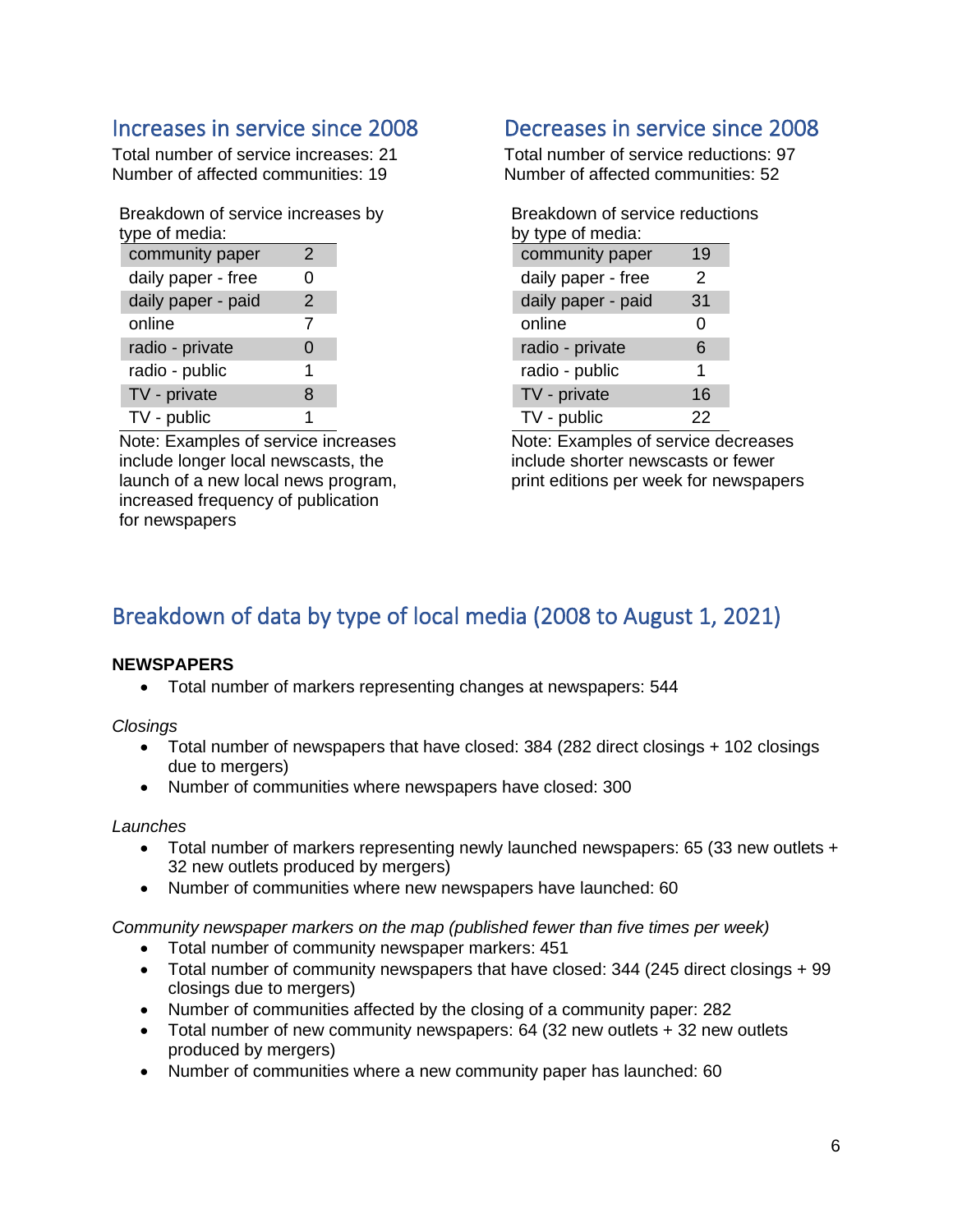#### **DIGITAL NEWS SITES**

- Total number of markers representing changes at online news sites: 113
- Total number of newly launched online news sites: 83
- Total number of closed online news sites: 23
- Total number of online news sites service increases: 7

#### **RADIO**

- Total number of markers representing changes at radio stations: 53
- Total number of new radio stations: 14
- Total number of closed radio programs: 31
- Total number of radio station service reductions: 7
- Total number of radio station service increases: 1

#### **TELEVISION**

- Total number of markers representing changes to television stations: 68
- Total number of new TV stations: 10
- Total number of closed TV stations: 11
- Total number of TV station service reductions: 38
- Total number of TV station service increases: 9

### <span id="page-7-0"></span>Provincial data for changes to local news media since 2008

| <b>Province/territory</b>    | <b>Number of</b><br>closings/<br>closings<br>due to<br>mergers | <b>Number of</b><br>new/new<br>outlets due<br>to merger | <b>Number of</b><br>service<br>reductions | <b>Number of</b><br>service<br><b>increases</b> | Total # of<br>markers |
|------------------------------|----------------------------------------------------------------|---------------------------------------------------------|-------------------------------------------|-------------------------------------------------|-----------------------|
| Alberta                      | 56                                                             | 21                                                      | 14                                        | 0                                               | 91                    |
| <b>British Columbia</b>      | 74                                                             | 32                                                      | 16                                        | $\overline{2}$                                  | 124                   |
| Manitoba                     | 23                                                             | 5                                                       | 5                                         |                                                 | 34                    |
| <b>New Brunswick</b>         | 11                                                             | 6                                                       |                                           | 1                                               | 19                    |
| Newfoundland and<br>Labrador | 20                                                             | $\overline{0}$                                          | 3                                         | $\overline{0}$                                  | 23                    |
| <b>Northwest Territories</b> | $\overline{2}$                                                 |                                                         |                                           | 1                                               | 5                     |
| Nova Scotia                  | 22                                                             | 9                                                       | 4                                         | $\overline{2}$                                  | 37                    |
| Nunavut                      | $\overline{0}$                                                 | 0                                                       | $\Omega$                                  | 0                                               | $\overline{0}$        |
| Ontario                      | 134                                                            | 78                                                      | 51                                        | 9                                               | 272                   |
| <b>Prince Edward Island</b>  | $\overline{0}$                                                 | $\Omega$                                                | $\overline{2}$                            | $\overline{0}$                                  | $\overline{2}$        |
| Quebec                       | 73                                                             | 14                                                      | 33                                        |                                                 | 121                   |
| Saskatchewan                 | 34                                                             | 6                                                       | $\overline{4}$                            | 4                                               | 48                    |
| Yukon                        | 0                                                              | 0                                                       | 2                                         | 0                                               | $\overline{2}$        |
| Canada (total)               | 449                                                            | 172                                                     | 136                                       | 21                                              | 778                   |

Breakdown of changes to local news outlets by province/territory